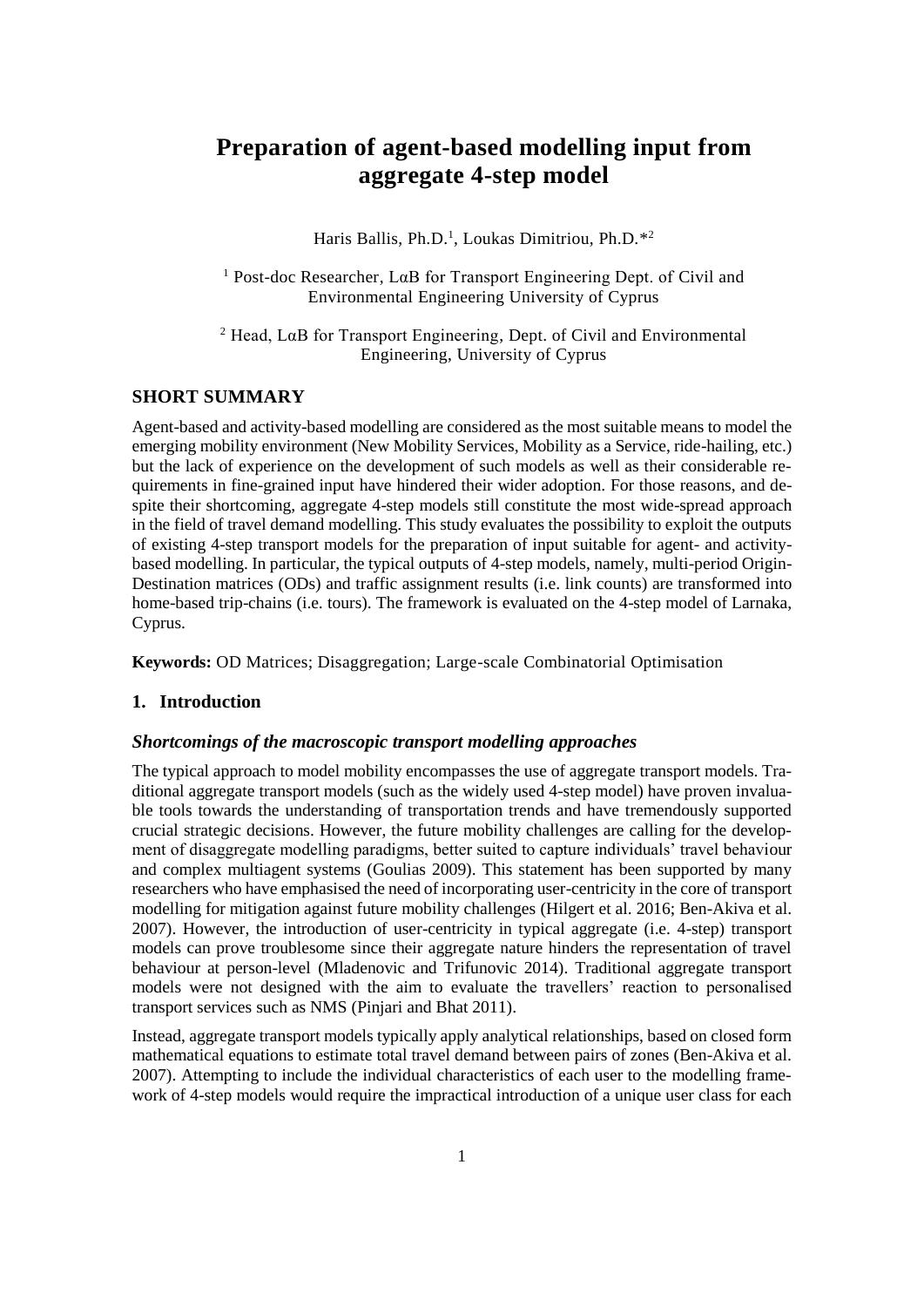traveller. On the other hand, disaggregate paradigms are considerably more capable of incorporating user-centricity into transport and travel behaviour modelling since different agents can be natively modelled.

Apart from the negative implications of using typical aggregate models for the prediction of travel behaviour under the emerging flexible and on-demand transport services, difficulties also arise for the modelling of the operational side of transport (Segui-Gasco et al. 2019; Horn 2002). The future of transport promises seamless journeys which can possibly require multiple complementing modes and cooperating transport operators (Kamargianni et al. 2015; Smith, Sochor, and Karlsson 2018). Such a complex system will not operate efficiently support from sophisticated modelling tools able to incorporate highly dynamic networks, inhomogeneous fleets, and continuously changing travel behaviours (Cich et al. 2017). In addition, these modelling tools should be also able to predict future conditions and suggest appropriate mitigation strategies in case of emergencies or unforeseen events. From the transport supply perspective aggregate transport models are in a weak position (compared to disaggregate models) to effectively model the dynamic and multipart operations manifesting in the emerging transportation landscape (Cich et al. 2016).

## *ODs to disaggregate tours*

The increasing requirements for high precision, disaggregate mobility information, in conjunction with the data-privacy regulations (i.e. GDPR-EU, APPI-Japan, etc.) which promote the aggregated publishing of information has led researchers to experiment with data disaggregation methodologies. Recently, Huber and Lißner (2019) utilised aggregate cycling data obtained from the Strava app to synthesise disaggregate mobility data. Their approach applies a double-constrained routing algorithm on aggregate OD cycling demand to derive single bicycle routes. However, their model does not aim at the reproduction of the cycling travel demand through individual cycling traces but rather on the development of a bicycle route choice model based on the OD information. The possibility of synthesising travel demand based on aggregated data from Telecommunication Service Providers (TSPs) has been recently evaluated by Anda et al. (2020). Their Markov-based approach allows the synthesis of realistic daily tours using aggregate joint distributions (histograms) which can be provided by TSPs since they are considerably less likely to raise data-privacy concerns. Multiple different model architectures were evaluated over a large dataset of 1 million synthetic travellers and resulted in remarkably high accuracy ( $\geq$  95%) in terms of replicating the observed travel patterns. A potential drawback of the methodology is the reliance on multiple and very detailed hourly distributions at zonal level (e.g. duration of stay time in a zone by hour, number of people transitioning to a previously unvisited zone by zone and departure hour, etc.).

A key observation supporting the here presented methodology is the fact that the vast majority of the population begins and ends their daily activity schedules at home (Bowman 1998; F. Schneider et al. 2020; Schoenfelder and Axhausen 2001). Consequently, the trips included in ODs should belong to longer home-based trip-chains (often referred as *tours*). This attribute holds particularly true for ODs deriving from urban sensing data sources (e.g. mobile phone data, GPS, etc.) since they are built by continuously tracking the movements of mobile phone holders. This study exploits this observation and attempts to synthesise continuous mobility traces, in the form of tours, based on aggregate ODs.

The identification of continuous mobility traces within ODs is accomplished in a modular fashion as previously suggested by the authors (Ballis and Dimitriou 2020a; 2020c; 2020b). In the case that additional information describing the characteristics of the expected mobility traces is available, additional constraints can be enforced to the optimiser, enabling the identification of a solution which respects the calibration information.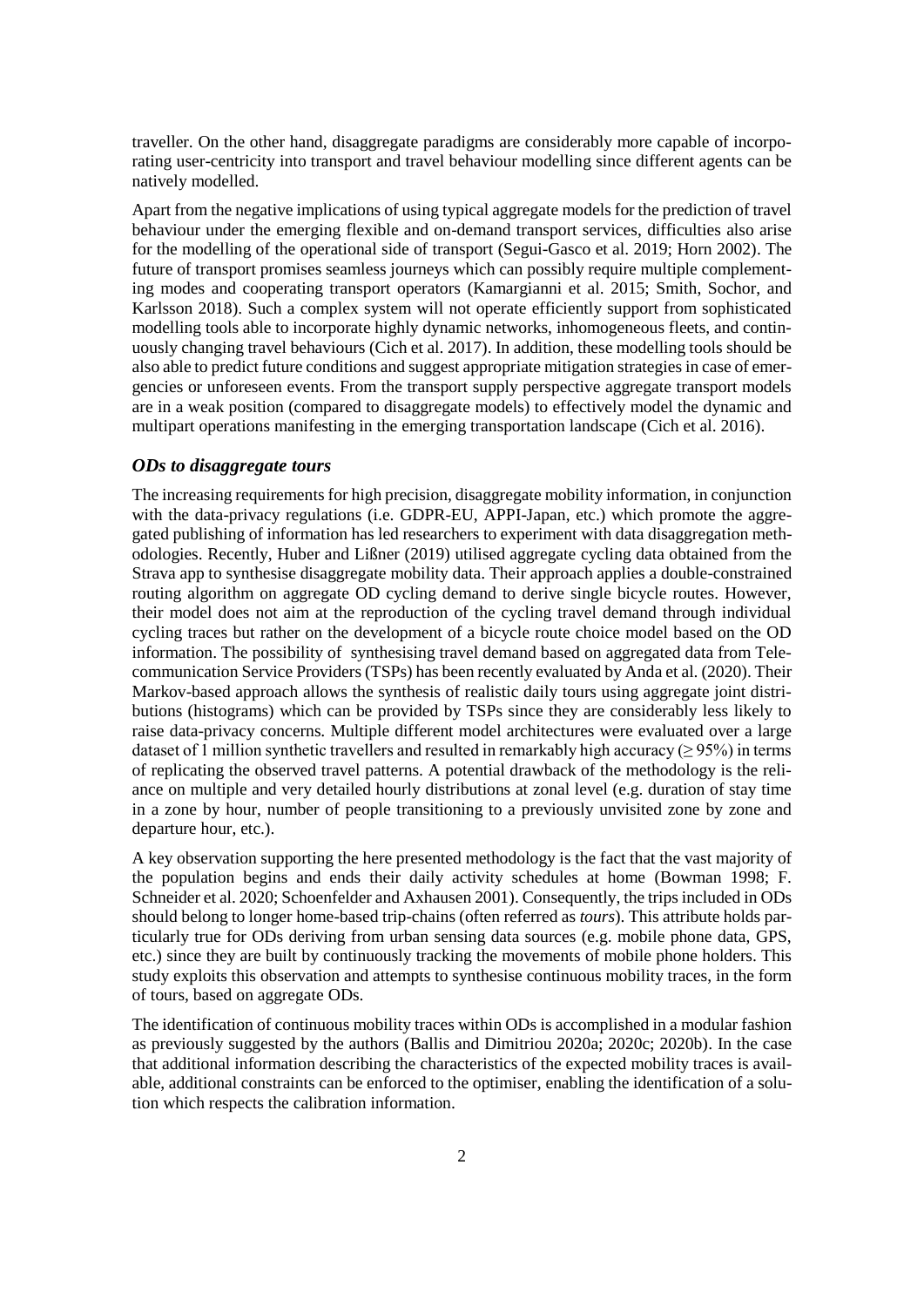## **2. Methodology**

#### *Overview*

This section focuses on describing the suggested methodological framework to create disaggregate mobility traces based on the outputs of typical 4-step model, namely multi-period OD matrices and links counts on the road network. The methodology presented in this paper extends the previously presented framework (Ballis and Dimitriou 2020a; 2020c; 2020b) which enables the conversion of the multi-period ODs to disaggregate home-based, multi-leg, trip-chains (*referred as tours*). For the completeness of the presentation the outline of that framework is also presented here. Firstly, the *graph generation module* exploits the connectivity matrices of the input OD matrices for the conversion of the latter into a single, directed graph. This conversion allows the expression of trip-chains as sequences of zones (i.e. paths) where each edge of the path is directly associated with a trip from the inputted ODs. The second step, referred as the *identification module,* exploits this concept, and applies a sophisticated graph theory-based process for the efficient enumeration of all the possible tours within the graph. The output of this step is a set of all the possible tours that can take place using the trips of the input ODs. For ODs of realistic scale (e.g. hundreds of OD pairs), the enumeration of tours in a graph can prove particularly challenging (mainly due to the combinatorial explosion issue) but the predictability of travel behaviour patterns (C. M. Schneider et al. 2013) can significantly simplify the process. For example, tours with unrealistic durations or with an excessive number of visited zones (e.g. above 6) can be excluded from the search space and as a result support the tackling of combinatorial explosion. The completion of the second step produces a set of plausible tours which are referred as the *candidate tours.* The here presented study takes the approach one step forward by exploiting the traffic counts (i.e. vehicular volumes on each link of the modelled road network) which usually accompany typical 4-step transport models. In particular, the *routing module* is responsible for the translation of the sequences of zones of each candidate tour into likely routes on the road network and subsequently creates the set of *candidate routes.* These candidate routes are provided to the *optimisation module* which deploys a combinatorial optimisation method to identify the combination between the candidates which reproduces the traffic conditions as described in the available traffic counts. More precisely, the optimiser attempts to identify a non-negative frequency for each candidate tours so that the difference between the total number of trips in the inputted ODs and the total number of trips required for the completion of the tours in the solution is minimised.

#### *Mathematical formulation*

Let  $T$  be the set of candidate tours able to be completed using the trips available in a set of ODs (O). In addition, let  $R_t$  be the set of available routes on the (road) network which can be followed to complete a tour  $t$ . The optimisation objective  $(Eq.1)$  is to identify the frequency of each route  $(r \in R_t)$  so that the difference between the number of trips required to complete these routes and the available trips in the ODs is minimized. Inequality (Eq.2) guarantees that trips are not used more than their availability, described in the ODs. Moreover, (Eq.3) guarantees that the observed traffic counts are not violated and finally (Eq.4) that the number of times each route is used is non-negative. The optimisation problem can be formulated as:

$$
\min Z = \sum_{o \in \mathcal{O}} \left( \sum_{p \in \mathcal{P}} \left( \sum_{t \in \mathcal{T}} \left( N_r^t D_t^p \right) \right) - I_p^o \right) \tag{1}
$$

Subject to: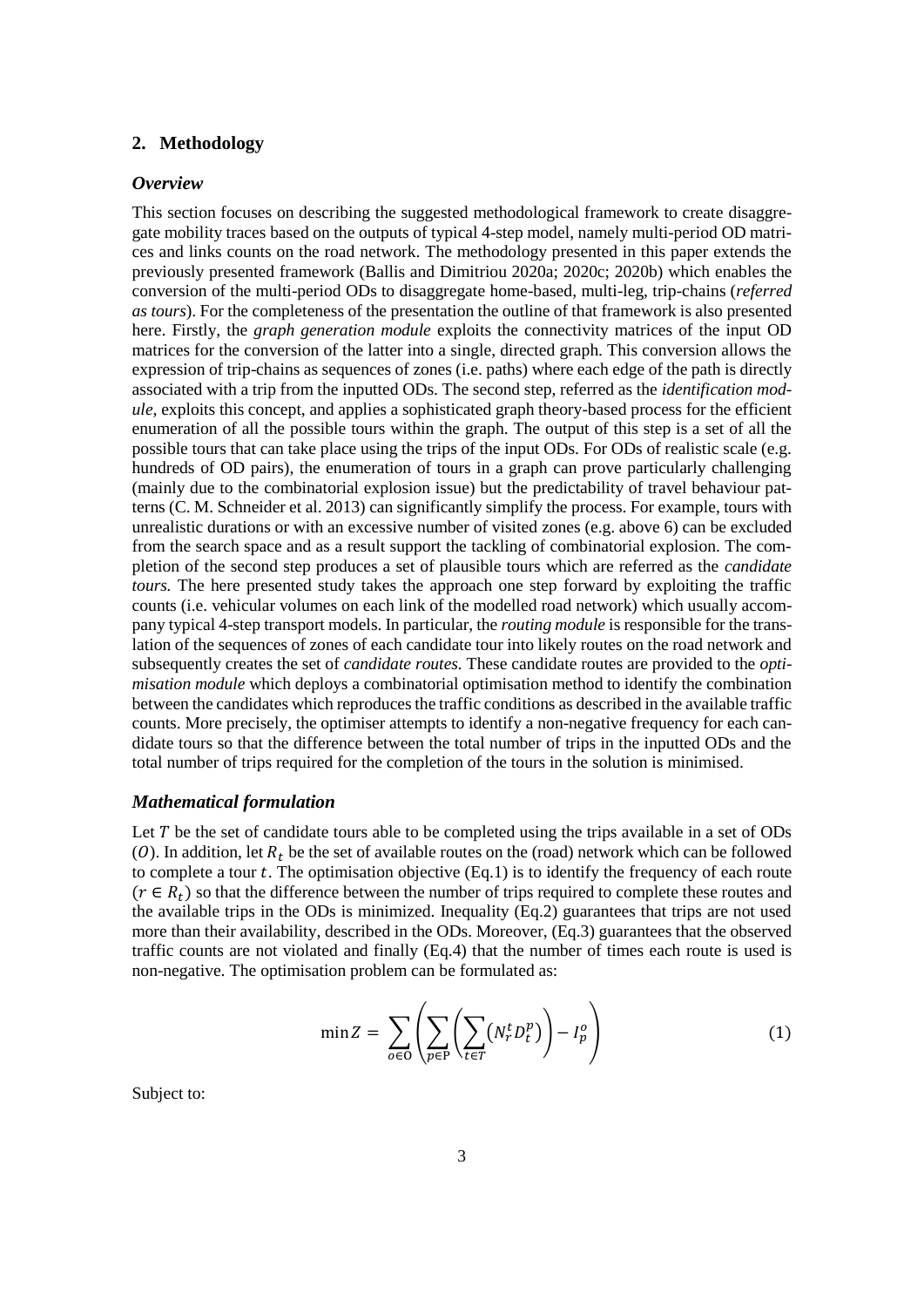$$
\sum_{o \in O} \left( \sum_{t \in T} (N_r^t D_t^p) - T_p^o \right) \le 0 \ \forall \, p \in P \tag{2}
$$

$$
\sum_{t \in T} \sum_{r \in R_t} (N_t^r E_r^l) - V_l \le 0 \,\forall \, l \in L \tag{3}
$$

$$
N_t^r \ge 0 \,\forall \,\mathbf{t} \in \mathbf{T} \tag{4}
$$

The abovementioned optimisation formulation is expressed as an integer linear programming problem and is solved here by a Branch and Bound algorithm (IBM 2020). Given a set of multiperiod OD matrices and the respective link counts in the modelled road network, the application of the methodology described above, results in a set of disaggregate tours whose included trips represent the input ODs as accurately as possible. This novel tours' synthesis framework is tested on the input provided by a typical 4-step model for the region of Larnaca, Cyprus. The next section presents the details and the performance of the methodology in preparing disaggregate diurnal tours out of aggregate data.

#### **Case study**

#### *Overview*

The Greater Larnaca Transport Model (GLTM) is a 4-step model developed in VISUM software. The model addresses both private and public transport demand of the morning (AM) and evening (PM) winter weekday peak periods. It has also been designed as a macro simulation Variable Demand Model, thus able to model responses such as changes in the overall transport demand or changes in trip patterns. The study area of GLTM [\(Figure \)](#page-4-0) has a regional extent and covers the municipality of Larnaca alongside all the nearby suburb areas resulting in a total of 352 zones. The model's degree of precision increases towards the city centres of the urban areas included in this area. All simulations and assignments have been executed on the road network provide by Open Street Maps (OSM) which includes 10,136 nodes and 25,748 links. In terms of travel demand, the model includes multiple modes of transport but for the simplification of the analysis, the focus has been placed only on the private car trips. The total number of car trips in the AM period (07:00-09:00) are estimated at 31,132 while for the PM peak (04:00-06:00) at 17,592 indicating that the morning peak is considerably more prominent [\(Figure \)](#page-4-1). In addition, the difference in trips between the AM and PM periods indicates that the return trips for tours beginning in the AM period do not take place during the PM period, therefore the ability of the suggested method to produce diurnal tours is highly constrained.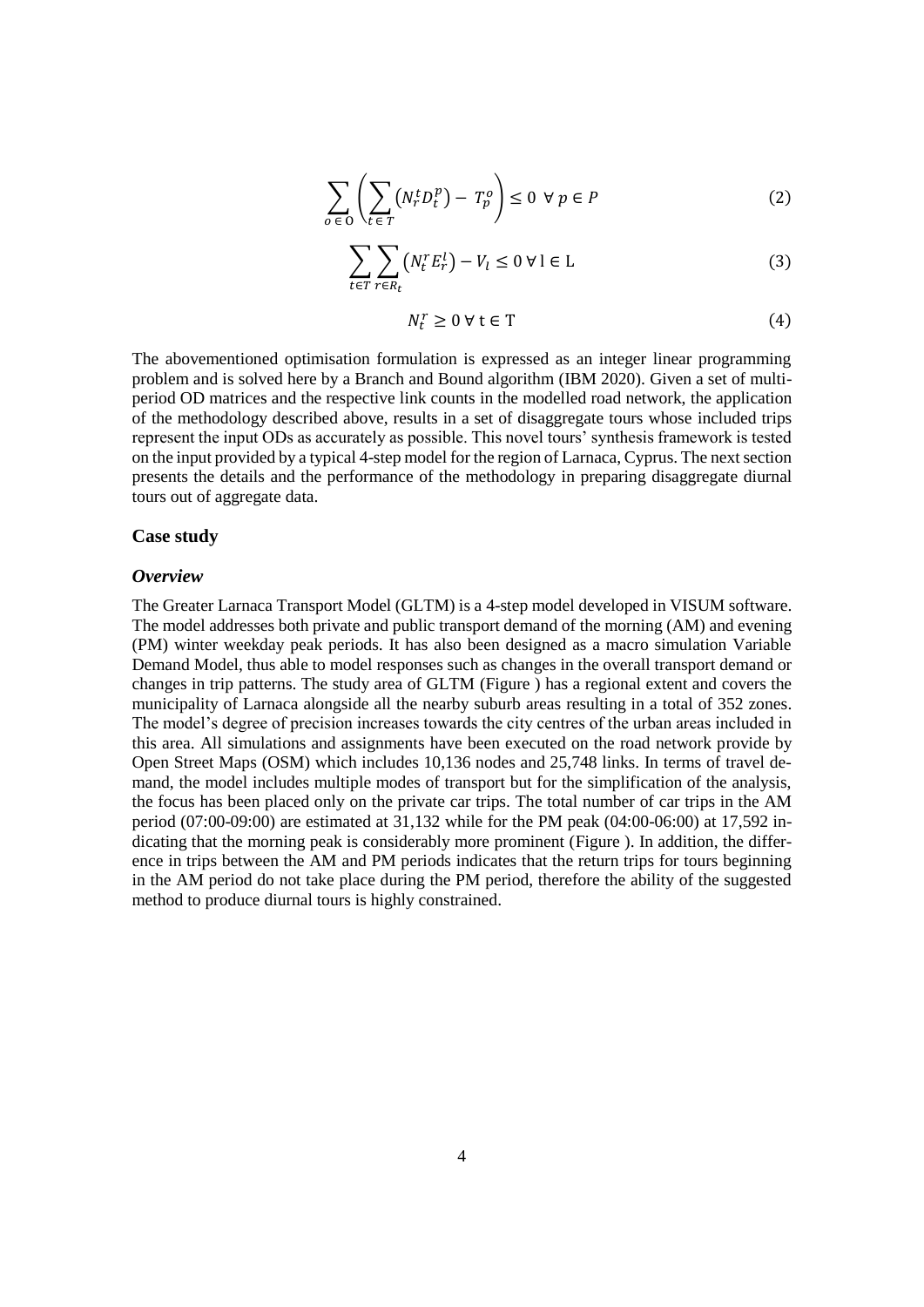

<span id="page-4-0"></span>**Figure 1. Study Area of GLTM**



<span id="page-4-1"></span>**Figure 2. Link volumes for the AM (left) and PM (right) peak periods**

## *Results*

The next section delves in the presentation of the results obtained from the application of the previously described methodology on the 4-step model of Larnaca.

## Validation

This section presents the results concerning the accuracy of the approach. Although the methodology has not managed to fully convert the available OD trips into multi-leg tours, the results can be considered as accurate and more importantly enable the significant increase the value of the original, aggregate ODs. In detail, the process has managed to include 21,808 out of the 48,724 trips (44%) of the observed ODs into 5,088 unique tours using 7,762 different routes for their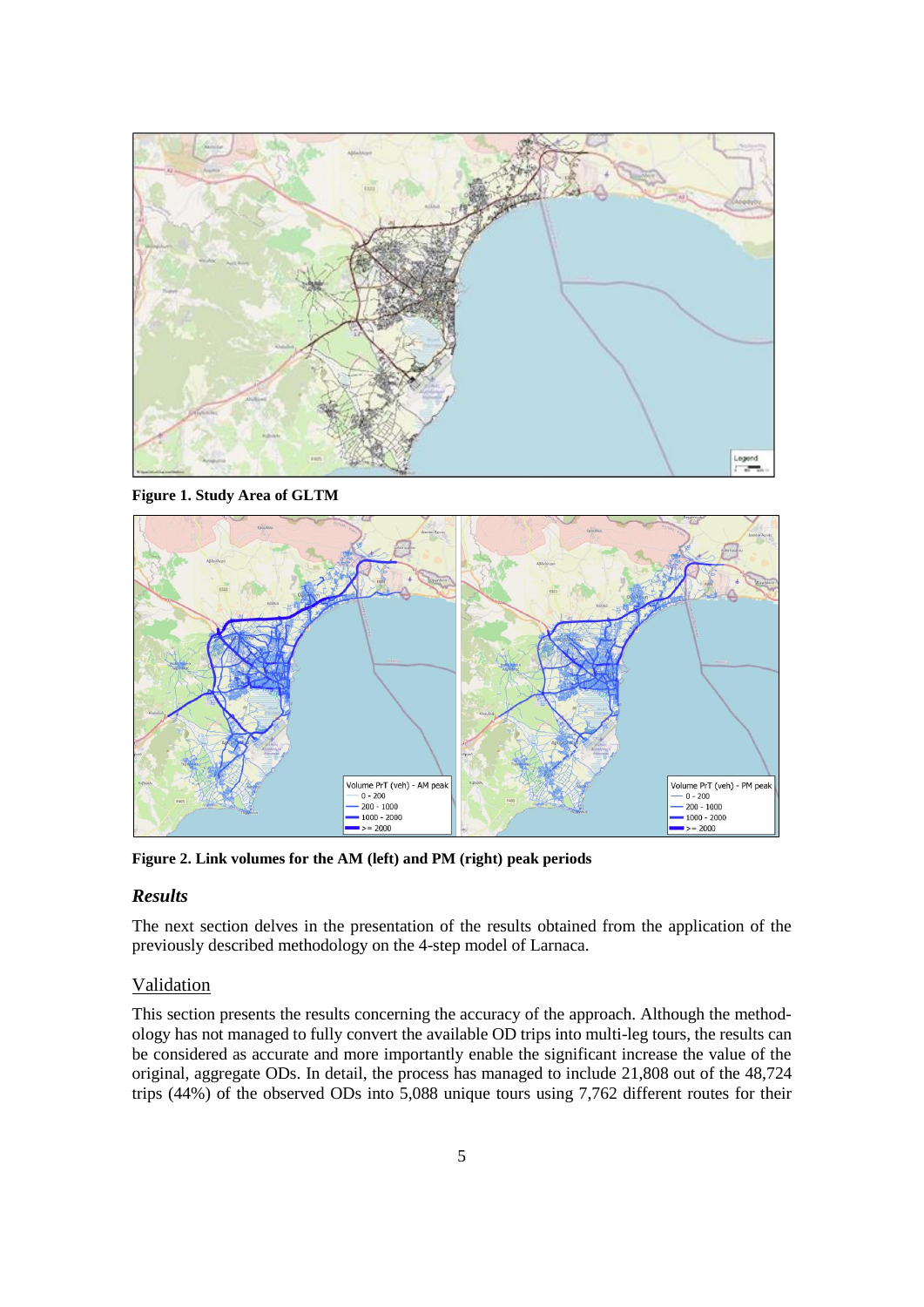completion. This relatively low percentage can be explained to a large extent by the non-symmetric nature of the observed ODs. As shown in [Figure 1,](#page-5-0) the number of trips originating and ending at the zones of the observed ODs is uneven for the majority of zones, therefore the ability of the method to combine trips into complete tours is significantly hindered. Given the fact that the methodology did not overestimate the existence of tours within the inputted ODs, it can be argued that the approach is non-susceptible to inconsistent input and in addition that it can be used as an effective mechanism to validate the existence of tours in ODs.



<span id="page-5-0"></span>**Figure 1. Evaluation of the symmetry between trip origins and trip destinations for the observed ODs**

The relatively low number of tours included in the modelled solution (i.e. modelled ODs) is also reflected in the comparison against the observed OD wit[h Figure 2](#page-5-1) presenting the correlation between them. As it can be noted, the correlation between the trips in the cells of the observed and the modelled ODs although low, it is still considerable, and a significant number of trips has been incorporated into multi-leg tours.



<span id="page-5-1"></span>**Figure 2. Scatter matrix comparison for the trips of the observed and the modelled OD matrices**

Even though the total number of trips in the modelled ODs is not equivalent to the total number in the observed ODs, the methodology has managed to transform a significant portion of the inputted ODs into likely tours. The likeliness of the modelled tours and the accuracy of the model is reinforced through the exploitation of the available link traffic counts (provided by the 4-step model of Larnaca). By imposing the traffic counts as constraints, the methodology achieves the identification of tours and their routes which confront to the observed traffic patterns. [Figure 3](#page-6-0)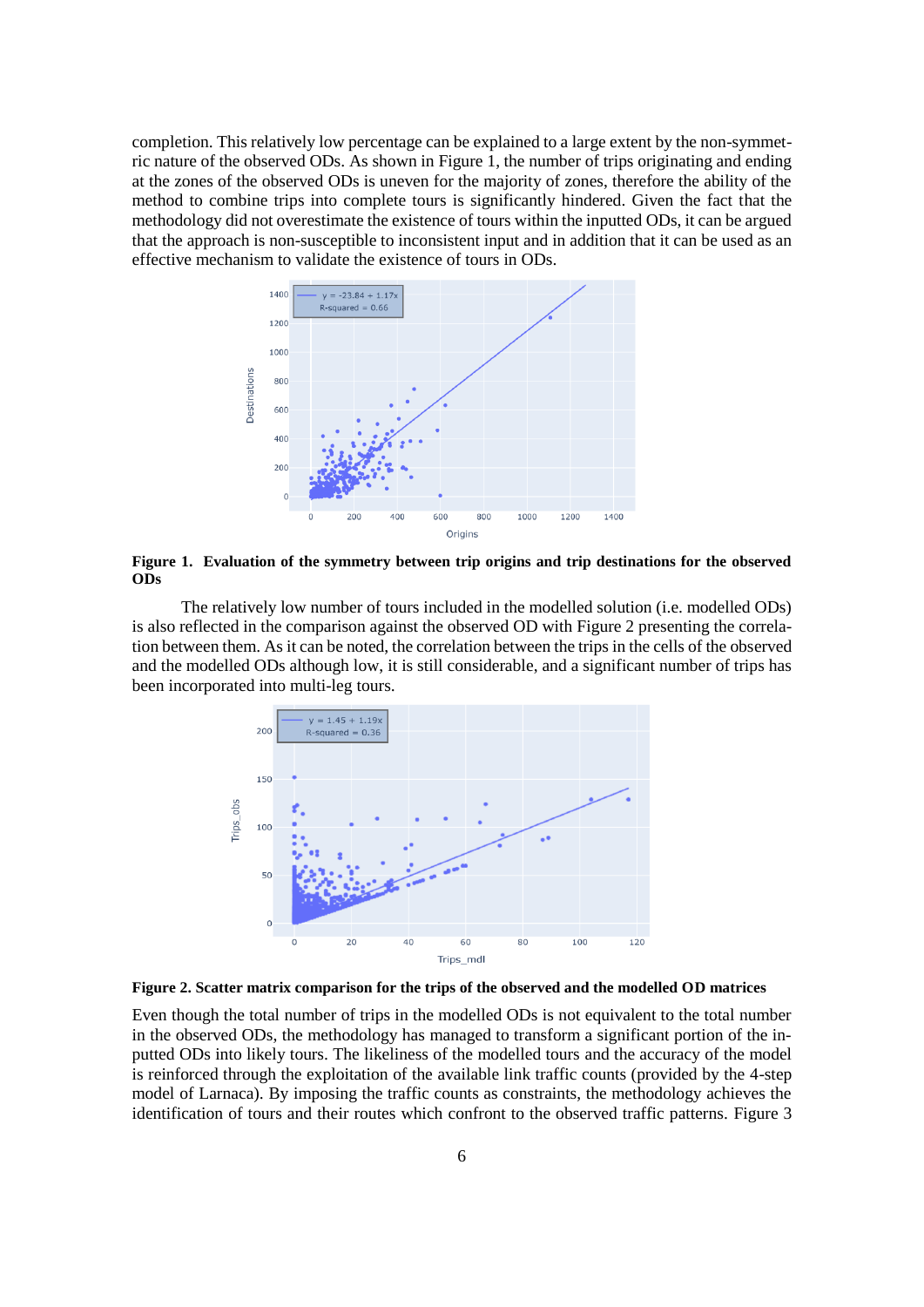presents the observed traffic counts versus the counts deriving from the aggregation of the modelled routes. Although the total number or link counts differs significantly between the observed counts (2,799,013 vehicles) and modelled counts (992,682 vehicles), the results present high correlation  $(R^2=0.72)$  and indicate that the modelled routes follow the observed traffic patterns to a high degree. More importantly, the results indicate that the modelled tours are translated to realistic routes on the network, therefore the tours reproduce realistic patterns of traffic.



<span id="page-6-0"></span>**Figure 3. Scatter matrix comparing the observed versus the modelled link counts**

#### **3. Conclusions**

The presented study reinforced the ability of the previously presented methodological framework (Ballis and Dimitriou 2020a; 2020c; 2020b) to convert aggregate ODs into disaggregate and fully tractable home-based trip-chains (i.e. tours). One main requirement of this methodology is the provision of calibration information which enable the identification of the most likely solution out of all the possible ones. This study takes the framework one step forward by exploiting observed traffic counts for the provision of the required calibration data. In particular, the study uses aggregate ODs and traffic counts deriving from a 4-step developed for the city of Larnaca, Cyprus and converts them into realistic multi-leg, tours. The methodology managed to convert almost 45% of the trips included in the observed ODs into such tours which closely follow the observed traffic patterns. Based on the non-symmetry characterising the observed ODs (i.e. the number of originating trips for many zones does not match the number of trips ending to them), it can be argued that the methodology has correctly excluded the rest of the observed trips (55%) instead of incorporating them into unrealistic tours.

### **REFERENCES**

- Anda, Cuauhtemoc, Sergio Ordonez Medina, Sergio Arturo, Kay W Axhausen, and Sergio A Ordonez Medina. 2020. "Synthesising Digital Twin Travellers Individual Travel Demand from Aggregated Mobile Phone Data Synthesising Digital Twin Travellers: Individual Travel Demand from Aggregated Mobile Phone Data." Zurich, Switzerland. https://doi.org/10.3929/ethz-b-000442517.
- Ballis, Haris, and Loukas Dimitriou. 2020a. "Deriving Daily Activity Schedules from Dynamic, Purpose Dependent Origin-Destination Matrices." *Transportation Research Record* 2674 (10): 375–86. https://doi.org/10.1177/0361198120939094.
	- ———. 2020b. "Optimal Synthesis of Tours from Multi-Period Origin-Destination Matrices